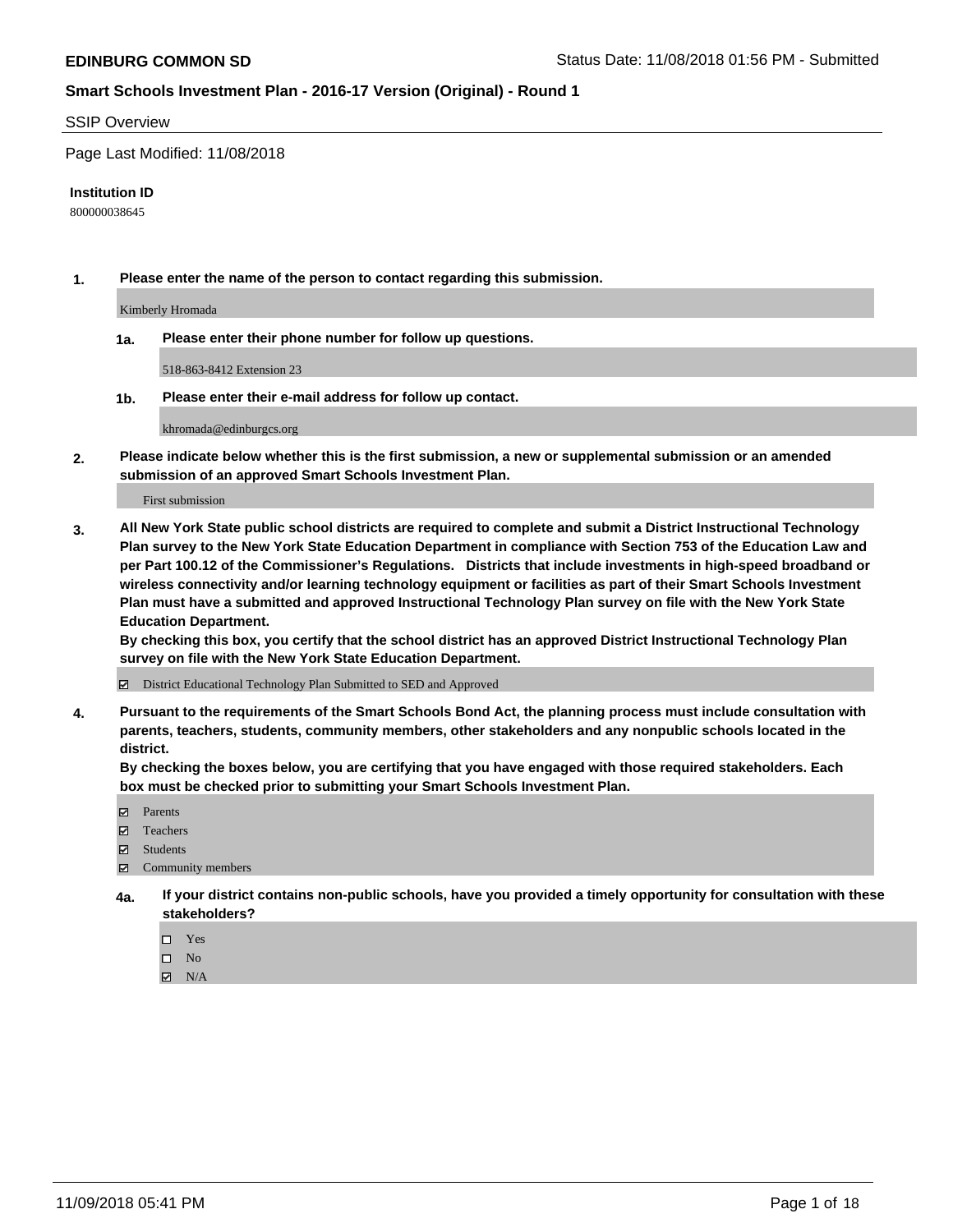#### SSIP Overview

Page Last Modified: 11/08/2018

### **5. Certify that the following required steps have taken place by checking the boxes below: Each box must be checked prior to submitting your Smart Schools Investment Plan.**

- The district developed and the school board approved a preliminary Smart Schools Investment Plan.
- $\boxtimes$  The preliminary plan was posted on the district website for at least 30 days. The district included an address to which any written comments on the plan should be sent.
- $\boxtimes$  The school board conducted a hearing that enabled stakeholders to respond to the preliminary plan. This hearing may have occured as part of a normal Board meeting, but adequate notice of the event must have been provided through local media and the district website for at least two weeks prior to the meeting.
- The district prepared a final plan for school board approval and such plan has been approved by the school board.
- $\boxtimes$  The final proposed plan that has been submitted has been posted on the district's website.
- **5a. Please upload the proposed Smart Schools Investment Plan (SSIP) that was posted on the district's website, along with any supporting materials. Note that this should be different than your recently submitted Educational Technology Survey. The Final SSIP, as approved by the School Board, should also be posted on the website and remain there during the course of the projects contained therein.**

Smartbonds Act For Website (1).doc tech Plan 2014-2018 - Google Docs.pdf Smart School Website Posting.pdf School Connectivity.pdf

**5b. Enter the webpage address where the final Smart Schools Investment Plan is posted. The Plan should remain posted for the life of the included projects.**

http://www.edinburgcs.org/school-connectivity---smart-schools-investment-plan.html

**6. Please enter an estimate of the total number of students and staff that will benefit from this Smart Schools Investment Plan based on the cumulative projects submitted to date.**

96

**7. An LEA/School District may partner with one or more other LEA/School Districts to form a consortium to pool Smart Schools Bond Act funds for a project that meets all other Smart School Bond Act requirements. Each school district participating in the consortium will need to file an approved Smart Schools Investment Plan for the project and submit a signed Memorandum of Understanding that sets forth the details of the consortium including the roles of each respective district.**

 $\Box$  The district plans to participate in a consortium to partner with other school district(s) to implement a Smart Schools project.

**8. Please enter the name and 6-digit SED Code for each LEA/School District participating in the Consortium.**

| <b>Partner LEA/District</b> | <b>ISED BEDS Code</b> |
|-----------------------------|-----------------------|
| (No Response)               | (No Response)         |

**9. Please upload a signed Memorandum of Understanding with all of the participating Consortium partners.**

(No Response)

**10. Your district's Smart Schools Bond Act Allocation is:**

\$84,541

**11. Enter the budget sub-allocations by category that you are submitting for approval at this time. If you are not budgeting SSBA funds for a category, please enter 0 (zero.) If the value entered is \$0, you will not be required to complete that survey question.**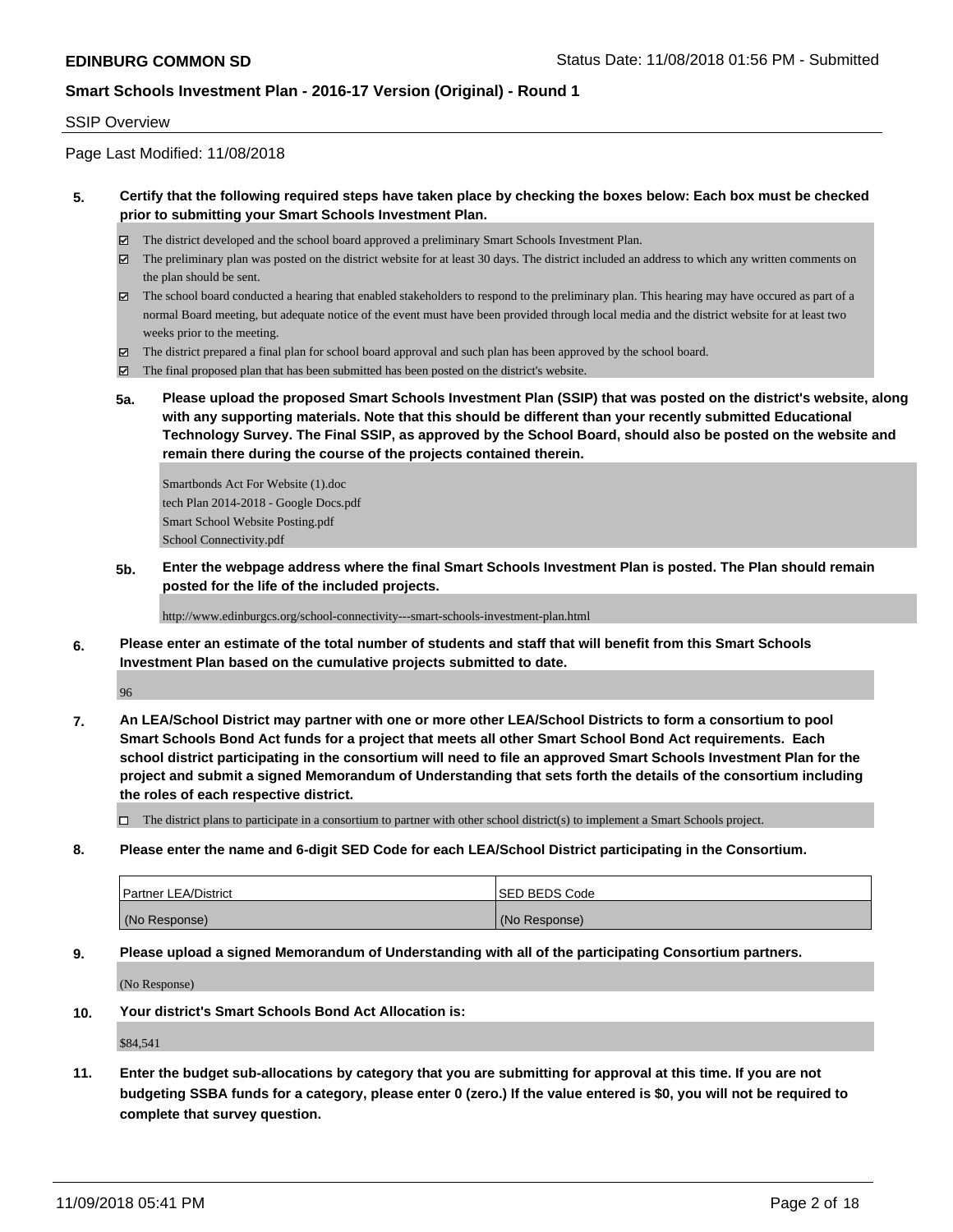# SSIP Overview

|                                       | Sub-<br><b>Allocations</b> |
|---------------------------------------|----------------------------|
| School Connectivity                   | 20,992                     |
| Connectivity Projects for Communities | $\overline{0}$             |
| <b>Classroom Technology</b>           | 63,458                     |
| Pre-Kindergarten Classrooms           | $\overline{0}$             |
| Replace Transportable Classrooms      | $\mathbf 0$                |
| High-Tech Security Features           | $\Omega$                   |
| Totals:                               | 84,450                     |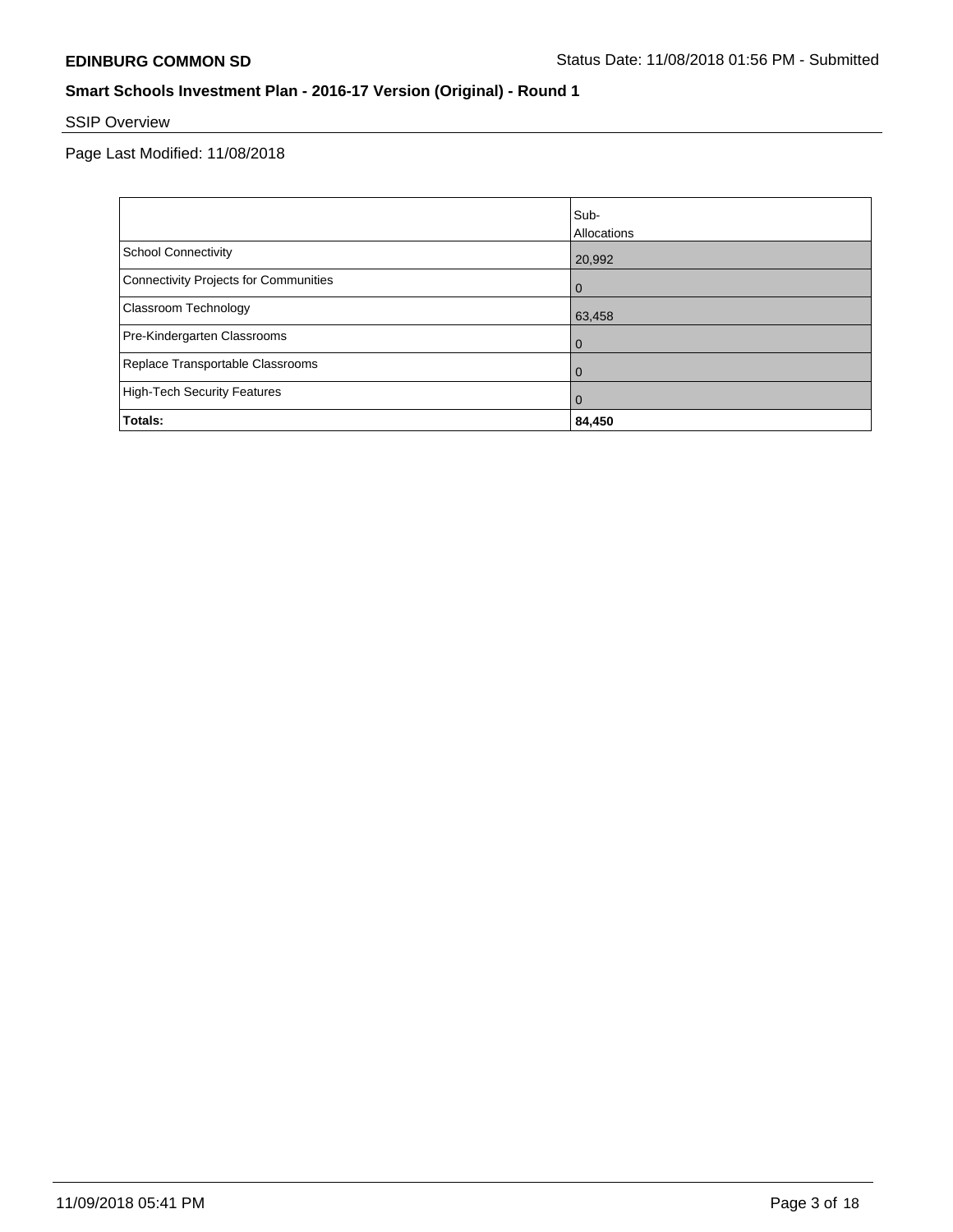### School Connectivity

Page Last Modified: 11/08/2018

- **1. In order for students and faculty to receive the maximum benefit from the technology made available under the Smart Schools Bond Act, their school buildings must possess sufficient connectivity infrastructure to ensure that devices can be used during the school day. Smart Schools Investment Plans must demonstrate that:**
	- **• sufficient infrastructure that meets the Federal Communications Commission's 100 Mbps per 1,000 students standard currently exists in the buildings where new devices will be deployed, or**
	- **• is a planned use of a portion of Smart Schools Bond Act funds, or**
	- **• is under development through another funding source.**

**Smart Schools Bond Act funds used for technology infrastructure or classroom technology investments must increase the number of school buildings that meet or exceed the minimum speed standard of 100 Mbps per 1,000 students and staff within 12 months. This standard may be met on either a contracted 24/7 firm service or a "burstable" capability. If the standard is met under the burstable criteria, it must be:**

**1. Specifically codified in a service contract with a provider, and**

**2. Guaranteed to be available to all students and devices as needed, particularly during periods of high demand, such as computer-based testing (CBT) periods.**

**Please describe how your district already meets or is planning to meet this standard within 12 months of plan submission.**

We have surpassed the need of 100 Mbps per 1,000 students since our need is 7.8 and we currently have a speed of 10 Mbps and will be upgrading to 25 Mbps in the Fall of 2019.

- **1a. If a district believes that it will be impossible to meet this standard within 12 months, it may apply for a waiver of this requirement, as described on the Smart Schools website. The waiver must be filed and approved by SED prior to submitting this survey.**
	- By checking this box, you are certifying that the school district has an approved waiver of this requirement on file with the New York State Education Department.

### **2. Connectivity Speed Calculator (Required)**

|                  | Number of<br>Students | Multiply by<br>100 Kbps | Divide by 1000 Current Speed<br>to Convert to<br>Required<br>Speed in Mb | l in Mb | <b>Expected</b><br>Speed to be<br>Attained Within   Required<br>12 Months | Expected Date<br>When<br>Speed Will be<br>Met |
|------------------|-----------------------|-------------------------|--------------------------------------------------------------------------|---------|---------------------------------------------------------------------------|-----------------------------------------------|
| Calculated Speed | 78                    | 7.800                   | 7.8                                                                      | 10      | 25                                                                        | <b>Currently Met</b>                          |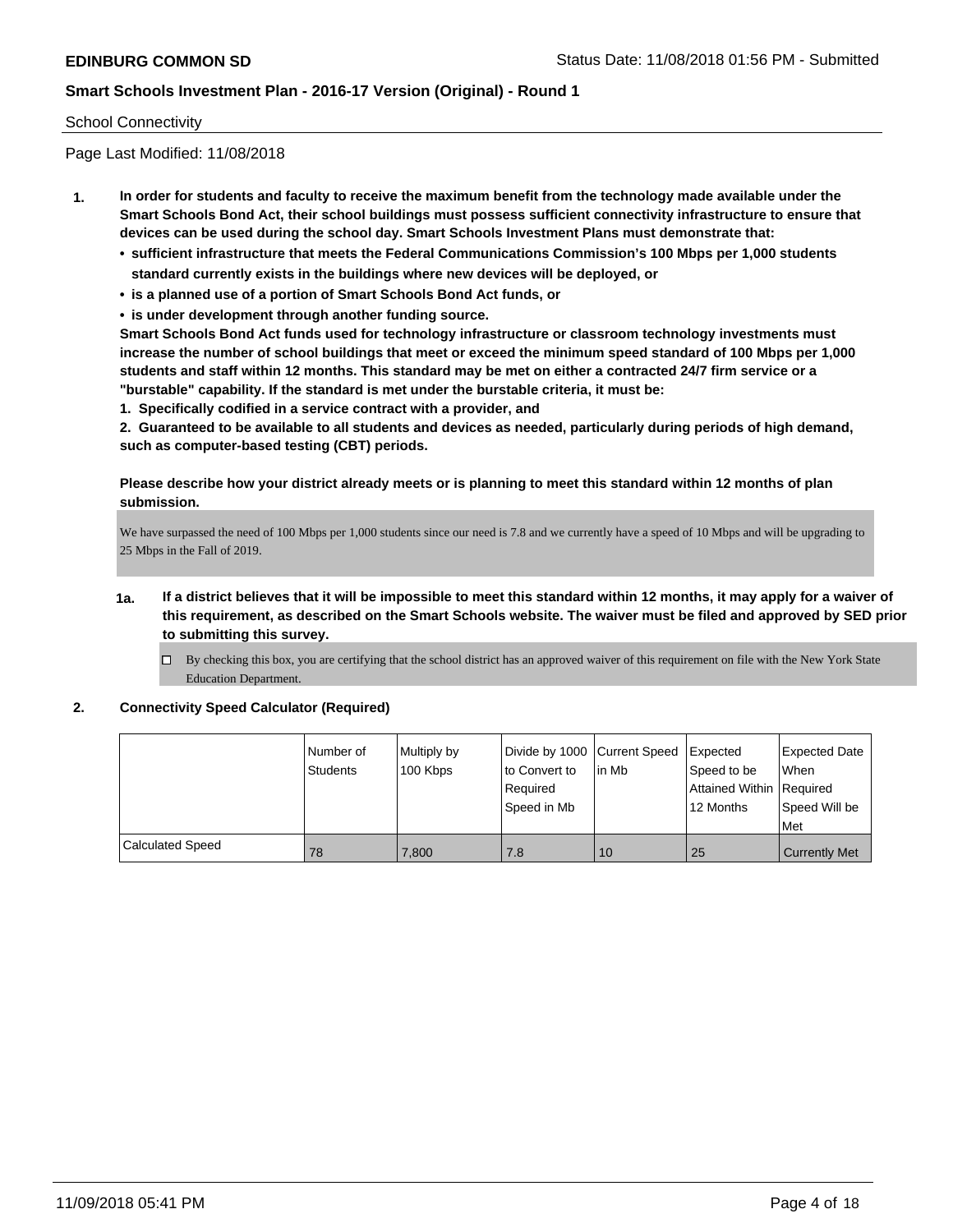### School Connectivity

# Page Last Modified: 11/08/2018

## **3. Describe how you intend to use Smart Schools Bond Act funds for high-speed broadband and/or wireless connectivity projects in school buildings.**

The district intends to use the Smart School Bond Act funds to achieve effective high-speed broadband and wireless connectivity it is necessary to update all existing wiring and/or wireless access points as well as install new hardware throughout the building. This will include but is not limited to:

- Network Closet
- Install patch panel to accommodate AP's and hardwired devices with additional slots for future expansion.
- Install a wll mount rack to hold patch panel, switches, firewall and other equipment.
- Wire the district with new network cabling from net work closet (Cat 6).
- Hardware Equipment Needs
- Firewall/Gateway Antivirus/Content Filter All-in-One
- Switches
- 1- 24 port POE switch to accommodate wireless AP's
- 2- 48 port Non-POE switch to accommodate hardwire devices
- 15 Wireless POE AP's
- Rack mountable power strip connected to UPS

#### **Battery Backup**

- Emerson's Liebert External 3000VA UPS
- AC 120 V, 2700 Watt, 3000 VA 9 Ah
- RS-232
- USB
- 6 Output Connectors
- PFC
- 2U Rack-Mountable GXT4-3000RT120
- APC BR1500G Back-UPS
- XS LCD 1500VA UPS Battery Backup
- Master Control, 1500VA
- 10-Outlet
- $\cdot$  120V

#### **Rack Mount**

- Tripp Lite's 13U 4-Post Open Frame Rack
- Supports 1000lbs of rackmount equipment
- Adjustable mounting depth (22 to 36 inches)
- Textured powder coat finish
- Heavy-duty cold-rolled steel construction
- Numbered mounting positions
- Bolt down provisions
- 1.5MB Packet Buffer Size
- 8,000 MAC Address Table Size
- 52 Gbps Switching Capacity
- Up to 38.6 Mpps Throughput
- elf squaring design
- Black finish
- Easy assembly

#### **Meraki MR33 IEEE802.11ac 1.30 Gbit/s Wireless Access Point**

- 2x2 MU-MIMO 802.11ac Wave 2
- 1.3 Gbps\* aggregate dual-band frame rate

• Integrated enterprise security and guest access

- 24x7 real-time WIPS/WIDS, spectrum analytics, and WiFi location tracking via dedicated 3rd radio
- Integrated Bluetooth Low Energy Beacon and scanning radio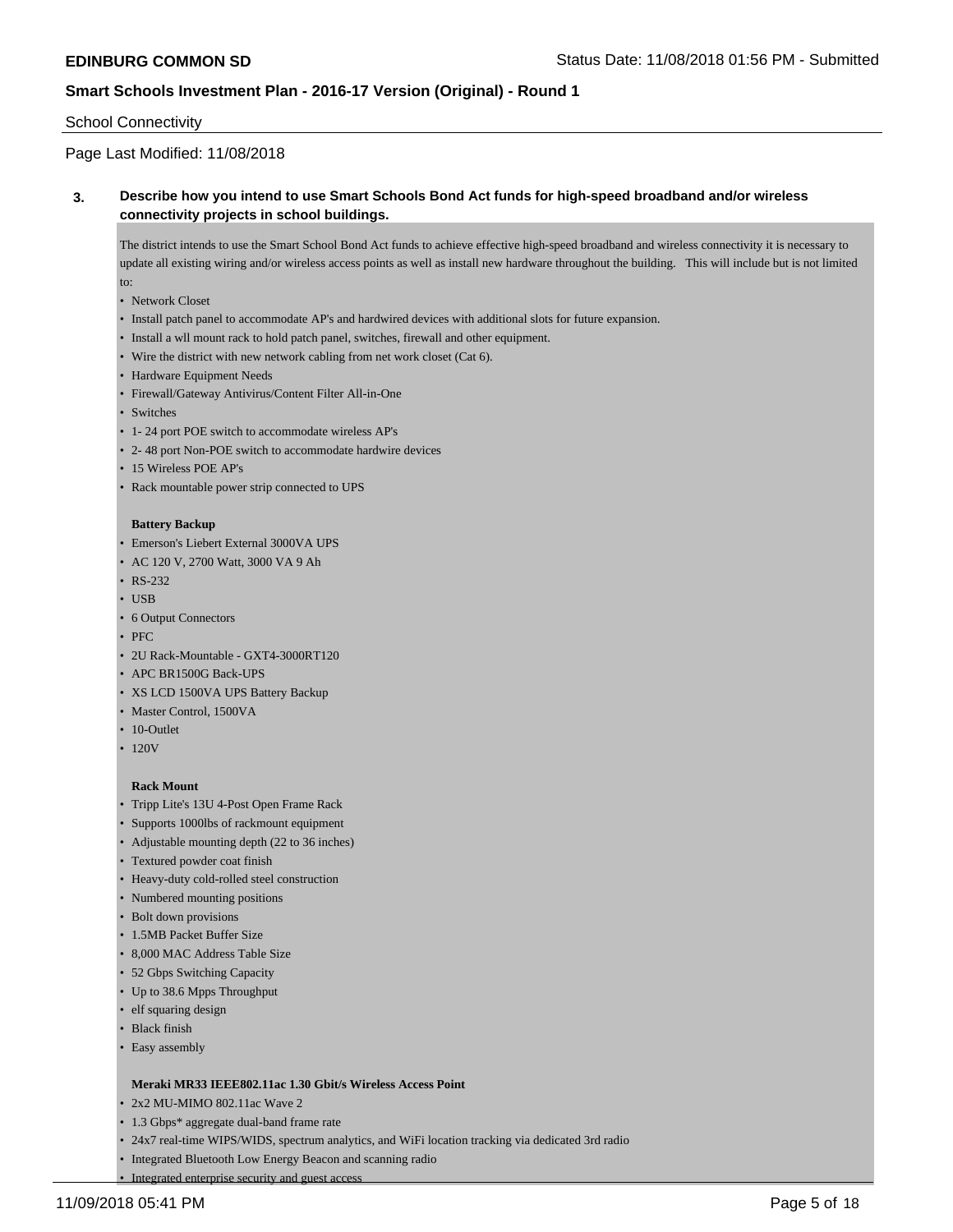### School Connectivity

### Page Last Modified: 11/08/2018

- Application-aware traffic shaping
- Optimized for voice and video
- Self-configuring, plug-and-play deployment
- Sleek, low-profile design blends into any environmen**t**

#### **HP 1820-24G-POE+ Switch**

- 24 x Auto Sensing Gigabit Ethernet Ports
- ARM Cortex-A9 400 MHz Processor
- 128MB SDRAM
- 16MB Flash Memory
- 1.5MB Packet Buffer Size
- 8,000 MAC Address Table Size
- 52 Gbps Switching Capacity
- Up to 38.6 Mpps Throughput
- **4. Describe the linkage between the district's District Instructional Technology Plan and the proposed projects. (There should be a link between your response to this question and your response to Question 1 in Part E. Curriculum and Instruction "What are the district's plans to use digital connectivity and technology to improve teaching and learning?)**

Increasing our infrastructure, speed, security, reliability and access for students and staff will provide further opportunities for learning to research and analyze information that develops higher order thinking skills, increases problem solving skills, and supports student/Staff confidence in using technology skills needed for success now and in the future. The projects involved in this proposal will will allow students better access and less disruption via interrupted access. One of the major contributions to this goal is the Meraki access points. This will increase the usage and support our one to one initiative.

**5. If the district wishes to have students and staff access the Internet from wireless devices within the school building, or in close proximity to it, it must first ensure that it has a robust Wi-Fi network in place that has sufficient bandwidth to meet user demand.**

### **Please describe how you have quantified this demand and how you plan to meet this demand.**

The district currently has a 10/1 Mbps connection. Due to this "slow" connection users experience significant difficulty assessing information and maintaining solid connections. This can especially seen during times of upload with only 1 Mbps which results in much slower or nonexistent downloads. Furthermore, the district currently has many areas with weak connectivity or no connectivity at all. So, In order to meet the demand of a robust network with sufficient bandwidth the district will be upgrading its internet access to 25/25 Mbps fall of 2017 and installing a firewall/gateway with antivirus content filter. Additionally, 15 wireless AP's and switches will be installed to ensure seamless connectivity that will effectively cover the entire school campus. We currently have 78 students which requires 7.8 Mbps. We have 10.0 Mbps thus exceeding the requirement. Our current access points are not sufficient for the number of devices that we have. The Meraki access points located throughout the building will accommodate the increased wireless usage thus enhancing technology use and effectiveness for staff and students throughout the building.

**6. As indicated on Page 5 of the guidance, the Office of Facilities Planning will have to conduct a preliminary review of all capital projects, including connectivity projects.**

**Please indicate on a separate row each project number given to you by the Office of Facilities Planning.**

| <b>Project Number</b> |
|-----------------------|
| 52-06-01-08-0-001-BA1 |
| (No Response)         |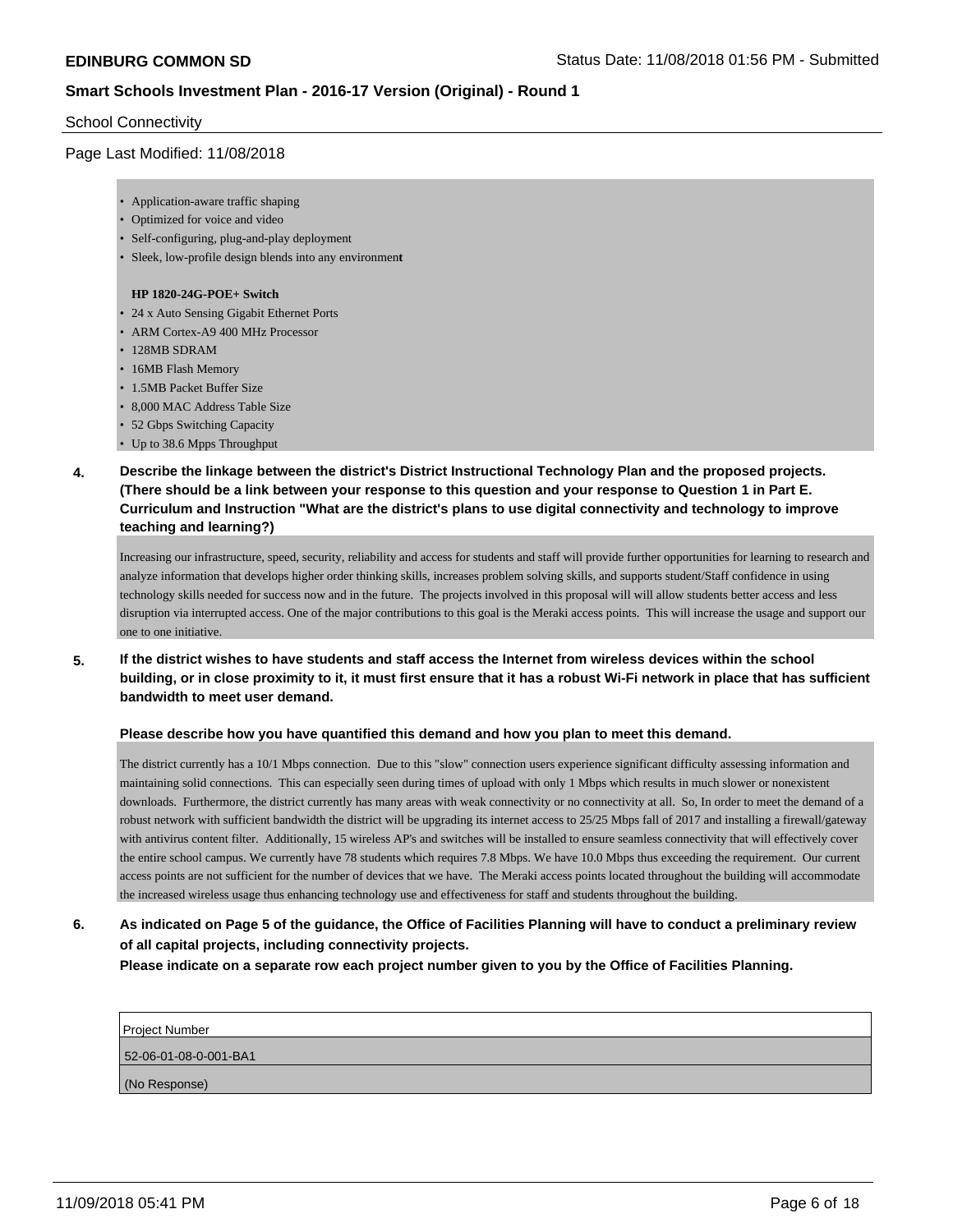### School Connectivity

Page Last Modified: 11/08/2018

**7. Certain high-tech security and connectivity infrastructure projects may be eligible for an expedited review process as determined by the Office of Facilities Planning.**

**Was your project deemed eligible for streamlined review?**

Yes

**7a. Districts that choose the Streamlined Review Process will be required to certify that they have reviewed all installations with their licensed architect or engineer of record and provide that person's name and license number. The licensed professional must review the products and proposed method of installation prior to implementation and review the work during and after completion in order to affirm that the work was codecompliant, if requested.**

 $\Xi$  I certify that I have reviewed all installations with a licensed architect or engineer of record.

**8. Include the name and license number of the architect or engineer of record.**

| Name                  | License Number |
|-----------------------|----------------|
| <b>Garrett Hamlin</b> | 30484          |
| (No Response)         | (No Response)  |

**9. If you are submitting an allocation for School Connectivity complete this table.**

**Note that the calculated Total at the bottom of the table must equal the Total allocation for this category that you entered in the SSIP Overview overall budget.** 

|                                            | Sub-           |
|--------------------------------------------|----------------|
|                                            | Allocation     |
| Network/Access Costs                       | 19,153         |
| <b>Outside Plant Costs</b>                 | $\overline{0}$ |
| School Internal Connections and Components | 1,839          |
| <b>Professional Services</b>               | $\overline{0}$ |
| Testing                                    | $\Omega$       |
| Other Upfront Costs                        | $\Omega$       |
| <b>Other Costs</b>                         | $\Omega$       |
| Totals:                                    | 20,992         |

**10. Please detail the type, quantity, per unit cost and total cost of the eligible items under each sub-category. This is especially important for any expenditures listed under the "Other" category. All expenditures must be eligible for tax-exempt financing to be reimbursed through the SSBA. Sufficient detail must be provided so that we can verify this is the case. If you have any questions, please contact us directly through smartschools@nysed.gov. NOTE: Wireless Access Points should be included in this category, not under Classroom Educational Technology, except those that will be loaned/purchased for nonpublic schools.**

**Add rows under each sub-category for additional items, as needed.**

| Select the allowable expenditure<br>type. | I ltem to be purchased                     | Quantity | Cost per Item | <b>Total Cost</b> |
|-------------------------------------------|--------------------------------------------|----------|---------------|-------------------|
| Repeat to add another item under          |                                            |          |               |                   |
| each type.                                |                                            |          |               |                   |
| Network/Access Costs                      | Meraki MR Enterprise Cloud Controller   15 |          | 317           | 4,755             |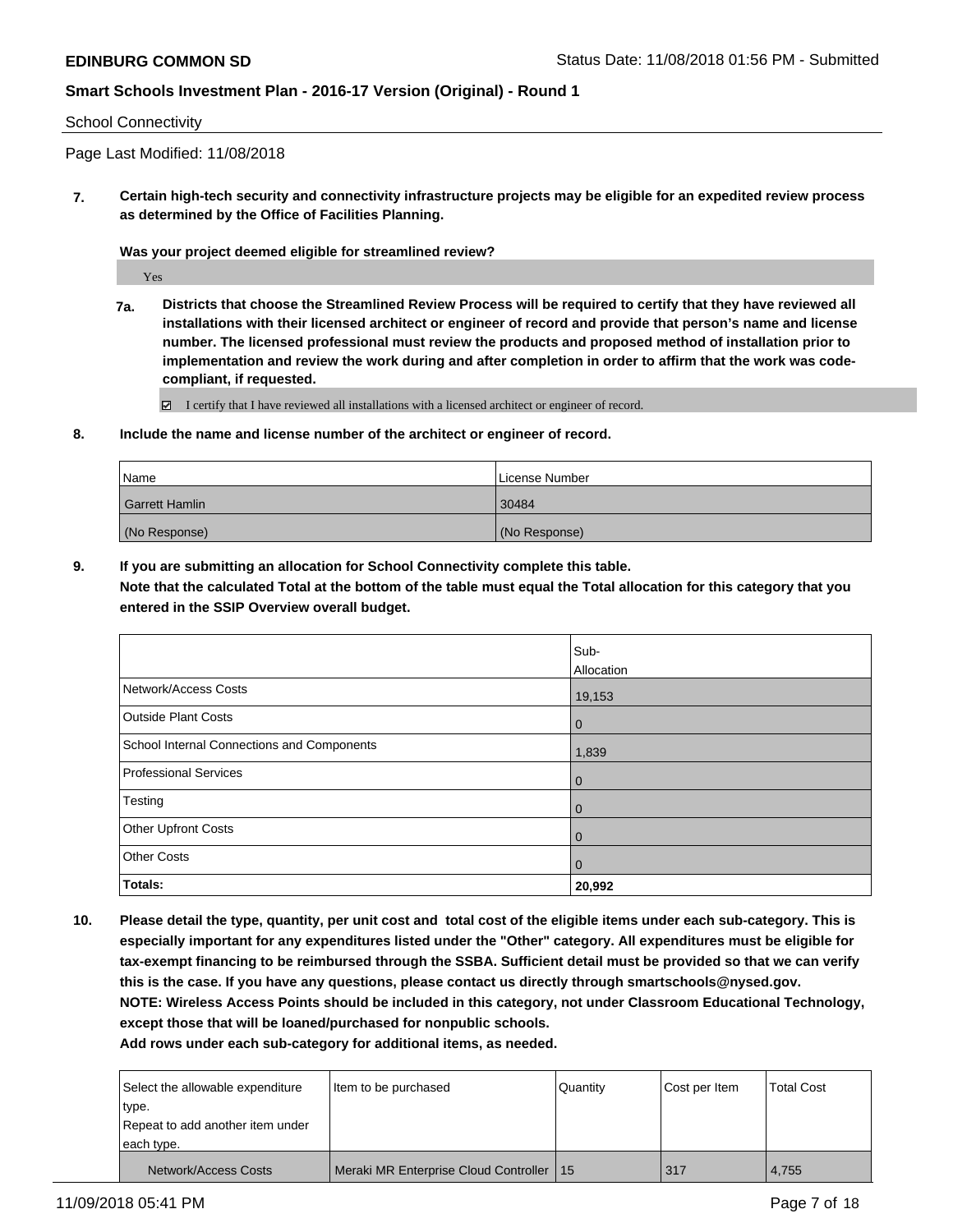# School Connectivity

| Select the allowable expenditure<br>type.<br>Repeat to add another item under<br>each type. | Item to be purchased                                                                                                                                                                                         | Quantity       | Cost per Item | <b>Total Cost</b> |
|---------------------------------------------------------------------------------------------|--------------------------------------------------------------------------------------------------------------------------------------------------------------------------------------------------------------|----------------|---------------|-------------------|
|                                                                                             | & access point License                                                                                                                                                                                       |                |               |                   |
| <b>Connections/Components</b>                                                               | Spectrum One time installation fee<br>25MbpsX 25Mbps Internet Installation<br>May need a new box as well                                                                                                     | $\mathbf{1}$   | 250           | 250               |
| Network/Access Costs                                                                        | <b>Network POE Switch</b>                                                                                                                                                                                    | $\mathbf{1}$   | 469           | 469               |
| <b>Network/Access Costs</b>                                                                 | <b>WAPS Meraki MR33</b>                                                                                                                                                                                      | 15             | 458           | 6,870             |
| <b>Connections/Components</b>                                                               | Tripp Lite Cat 6 Cable 1000'                                                                                                                                                                                 | 1              | 433           | 433               |
| <b>Connections/Components</b>                                                               | Tripp Lite Cat6 RJ45 Modular<br><b>Connector Plug</b>                                                                                                                                                        | $\mathbf{1}$   | 74            | 74                |
| <b>Connections/Components</b>                                                               | <b>Black Box CAT6 Installation Kit -</b><br>Network tool/tester kit                                                                                                                                          | $\mathbf{1}$   | 474           | 474               |
| <b>Connections/Components</b>                                                               | Tripp Lite 24-Port Cat6 Cat5 Patch<br>Panel Feed Through Rackmount<br>568A/B RJ45 1URM TAA - Patch<br>panel - black - 1U - 19                                                                                | $\mathbf{1}$   | 354           | 354               |
| <b>Connections/Components</b>                                                               | Tripp Lite Cat6/Cat5e 110 Style Punch<br>Down Keystone Jack - 1 Port RJ45<br>Blue - N238-001-BL                                                                                                              | $\mathbf{1}$   | 14            | 14                |
| Network/Access Costs                                                                        | PowerEdge R430 Rack Server                                                                                                                                                                                   | 1              | 3,841         | 3,841             |
| <b>Connections/Components</b>                                                               | Tripp Lite's 13U 4-Post Open Frame<br>Rack                                                                                                                                                                   | $\mathbf{1}$   | 240           | 240               |
| <b>Network/Access Costs</b>                                                                 | APCBR 1500G Back-UPS XS LCD<br>1500 VA UPS battery Back-up Master<br>control, 1500 VA, 10-outlet, 120V-<br><b>BR15006</b>                                                                                    | $\overline{4}$ | 182           | 728               |
| <b>Network/Access Costs</b>                                                                 | Emerson's Liebert External 3000VA<br>UPS - AC 120 V, 2700 Watt, 3000 VA<br>9 Ah, RS-232, USB, 6 Output<br>Connectors, PFC, 2U Rack-Mountable<br>- GXT4-3000RT120 Item#: 13374823 '<br>Model#: GXT4-3000RT120 | $\mathbf{1}$   | 2,490         | 2,490             |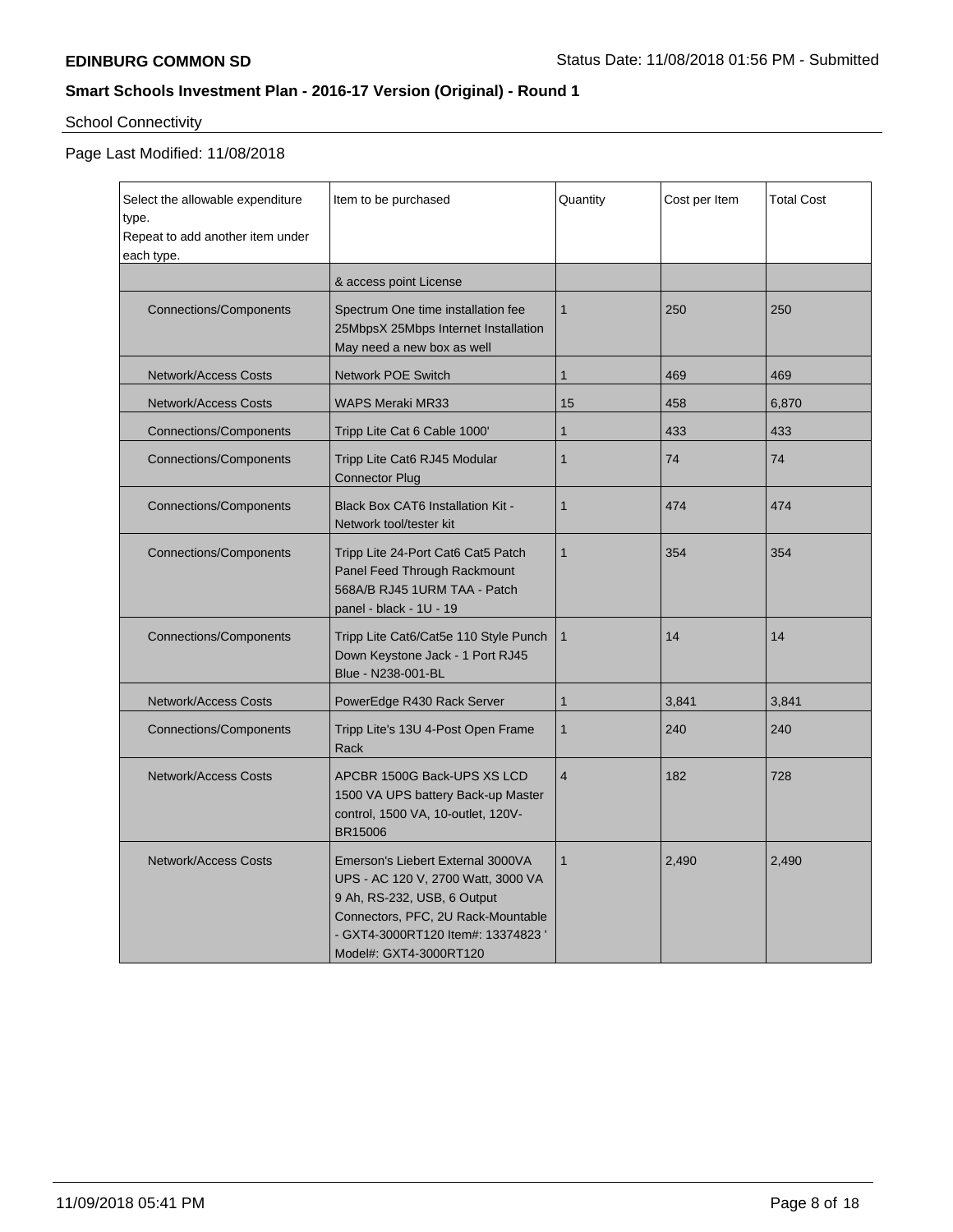### Classroom Learning Technology

Page Last Modified: 11/08/2018

**1. In order for students and faculty to receive the maximum benefit from the technology made available under the Smart Schools Bond Act, their school buildings must possess sufficient connectivity infrastructure to ensure that devices can be used during the school day. Smart Schools Investment Plans must demonstrate that sufficient infrastructure that meets the Federal Communications Commission's 100 Mbps per 1,000 students standard currently exists in the buildings where new devices will be deployed, or is a planned use of a portion of Smart Schools Bond Act funds, or is under development through another funding source.**

**Smart Schools Bond Act funds used for technology infrastructure or classroom technology investments must increase the number of school buildings that meet or exceed the minimum speed standard of 100 Mbps per 1,000 students and staff within 12 months. This standard may be met on either a contracted 24/7 firm service or a "burstable" capability. If the standard is met under the burstable criteria, it must be:**

**1. Specifically codified in a service contract with a provider, and**

**2. Guaranteed to be available to all students and devices as needed, particularly during periods of high demand, such as computer-based testing (CBT) periods.**

**Please describe how your district already meets or is planning to meet this standard within 12 months of plan submission.**

We have surpassed the need of 100 Mbps per 1,000 students since our need is 7.8 and we currently have a speed of 10 Mbps and will be upgrading to 25 Mbps in the Fall of 2019.

- **1a. If a district believes that it will be impossible to meet this standard within 12 months, it may apply for a waiver of this requirement, as described on the Smart Schools website. The waiver must be filed and approved by SED prior to submitting this survey.**
	- By checking this box, you are certifying that the school district has an approved waiver of this requirement on file with the New York State Education Department.

### **2. Connectivity Speed Calculator (Required)**

|                  | Number of<br><b>Students</b> | Multiply by<br>100 Kbps | Divide by 1000 Current Speed<br>to Convert to<br>Reauired<br>Speed in Mb | lin Mb | <b>Expected</b><br>Speed to be<br>Attained Within   Required<br>12 Months | <b>Expected Date</b><br>When<br>Speed Will be<br>l Met |
|------------------|------------------------------|-------------------------|--------------------------------------------------------------------------|--------|---------------------------------------------------------------------------|--------------------------------------------------------|
| Calculated Speed | 78                           | 7.800                   | 7.8                                                                      | 10     | 25                                                                        | <b>Currently Met</b>                                   |

# **3. If the district wishes to have students and staff access the Internet from wireless devices within the school building, or in close proximity to it, it must first ensure that it has a robust Wi-Fi network in place that has sufficient bandwidth to meet user demand.**

**Please describe how you have quantified this demand and how you plan to meet this demand.**

This is also addressed under school connectivity. Through in-house discussions and trouble shooting, it is evident that the current access points are just not sufficient for the number of devices that we have. (1 to 1). This increased usage requires us to have a high density solution and we believe the switches and Meraki access points will accommodate our needs for students and staff.

In order to achieve effective high-speed broad-band and wireless connectivity, it is necessary to update all existing wiring and/or wireless access points. This will include installing aa patch panel to accommodate AP's and hardwired devices with additional slots for future expansion. (There will be no new wiring just updating of existing.)

Installing a wall mount rack to hold patch panel, switches, firewall and other equipment.

Updating our Firewall/Gateway/Antivirus Content Filter -all- in-one

Switches: 1-24 port POE switch to accommodate hardware devices

1-48 port Non-POE switch to accommodate hardware drives

15 Wireless POE AP's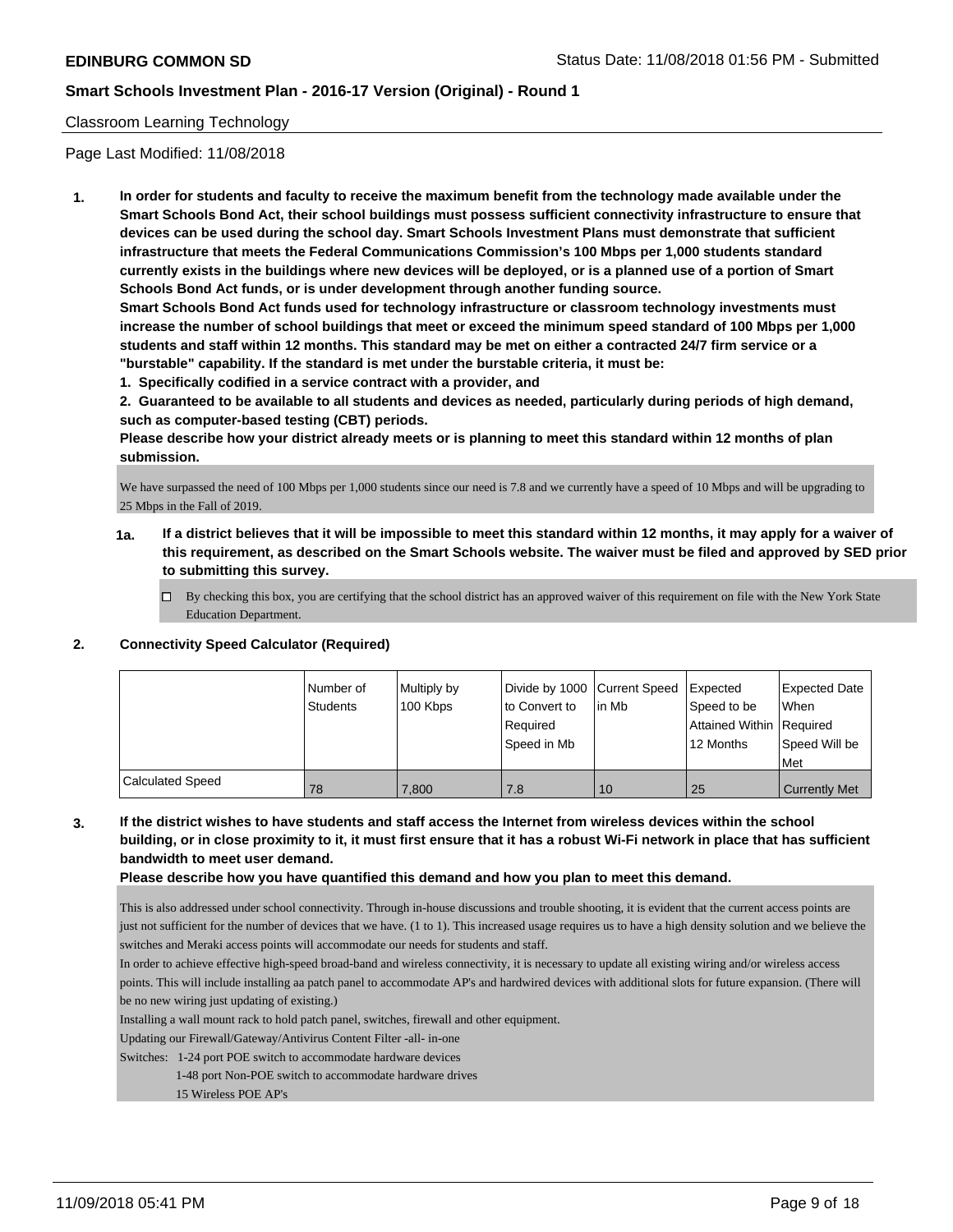### Classroom Learning Technology

- **4. All New York State public school districts are required to complete and submit an Instructional Technology Plan survey to the New York State Education Department in compliance with Section 753 of the Education Law and per Part 100.12 of the Commissioner's Regulations. Districts that include educational technology purchases as part of their Smart Schools Investment Plan must have a submitted and approved Instructional Technology Plan survey on file with the New York State Education Department.**
	- By checking this box, you are certifying that the school district has an approved Instructional Technology Plan survey on file with the New York State Education Department.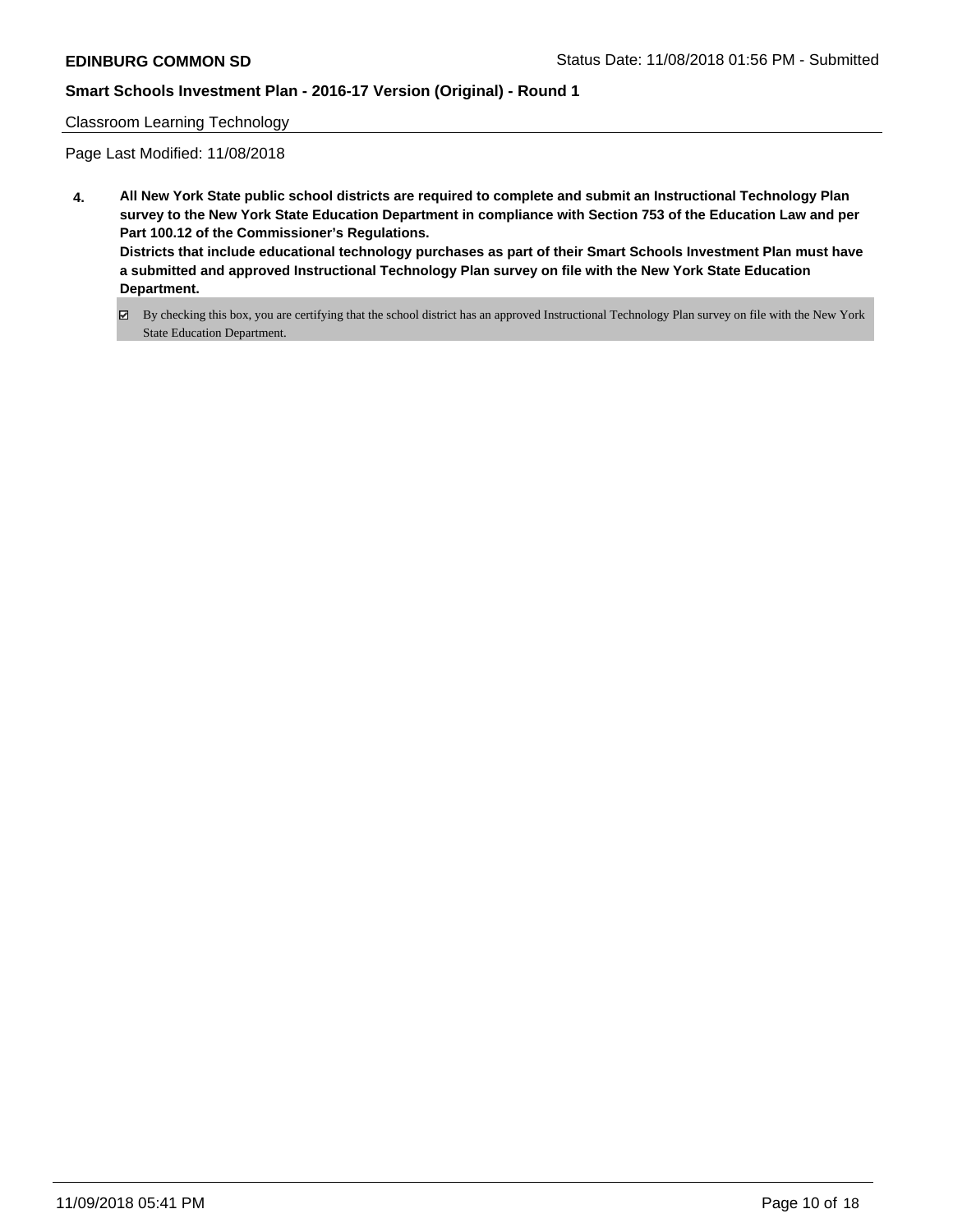### Classroom Learning Technology

Page Last Modified: 11/08/2018

**5. Describe the devices you intend to purchase and their compatibility with existing or planned platforms or systems. Specifically address the adequacy of each facility's electrical, HVAC and other infrastructure necessary to install and support the operation of the planned technology.**

The building electrical infrastructure is more than capable to support any and all listed devices. The building HVAC and electrical system meet SED guidelines for student occupied instructional area. All heating and cooling systems are comprised of filtration system to ensure indoor air quality.

#### **ClearTouch 70" PANEL SPECIFICATIONS**

- 3840 x 2160 Full HD max resolution
- 60Hz refresh panel rate
- Display area of 60.59 x 34.08
- 8ms response time
- Brightness of 330 cd/m2
- VESA size of 600 mm x 400 mm
- PANEL CONNECTIONS
- 2 HDMI 1.4 inputs
- 1 HDMI 2.0 input
- PANEL POWER
- Power consumption of 300W
- PANEL DIMENSIONS & WEIGHT
- Product size: 64.49 x 38.66 x 3.86
- Shipping size: 70.98 x 9.57 x 45.67
- Product weight: 123.46 lbs
- Shipping weight: 149.91 lbs
- PANEL ACCESSORIES
- Compatible with all accessories

#### **ClearTouch 86" PANEL SPECIFICATIONS** PANEL SPECIFICATIONS

- 3840 x 2160 Full HD max resolution
- 60Hz refresh panel rate
- Display area of 74.61 x 41.97
- 8ms response time
- Brightness of 330 cd/m2
- VESA size of 800 mm x 600 mm
- PANEL CONNECTIONS
- 2 HDMI 1.4 inputs
- 1 HDMI 2.0 input
- PANEL POWER
- Power consumption of 500W
- PANEL DIMENSIONS & WEIGHT
- Product size: 78.27 x 46.38 x 3.92
- Shipping size: 87.05 x 11.02 x 53.94
- Product weight: 171.96 lbs
- Shipping weight: 231.49 lbs
- PANEL ACCESSORIES
- Compatible with all accessories
- **Fixed Mobile Stand**

#### 6000U SERIES COMPATIBILITY

- Supports 55"–86" Clear Touch Interactive panels
- FEATURES
- Strong and sturdy, supporting up to 300 lbs
- Convenient shelving for your other devices
- Three different height settings for different applications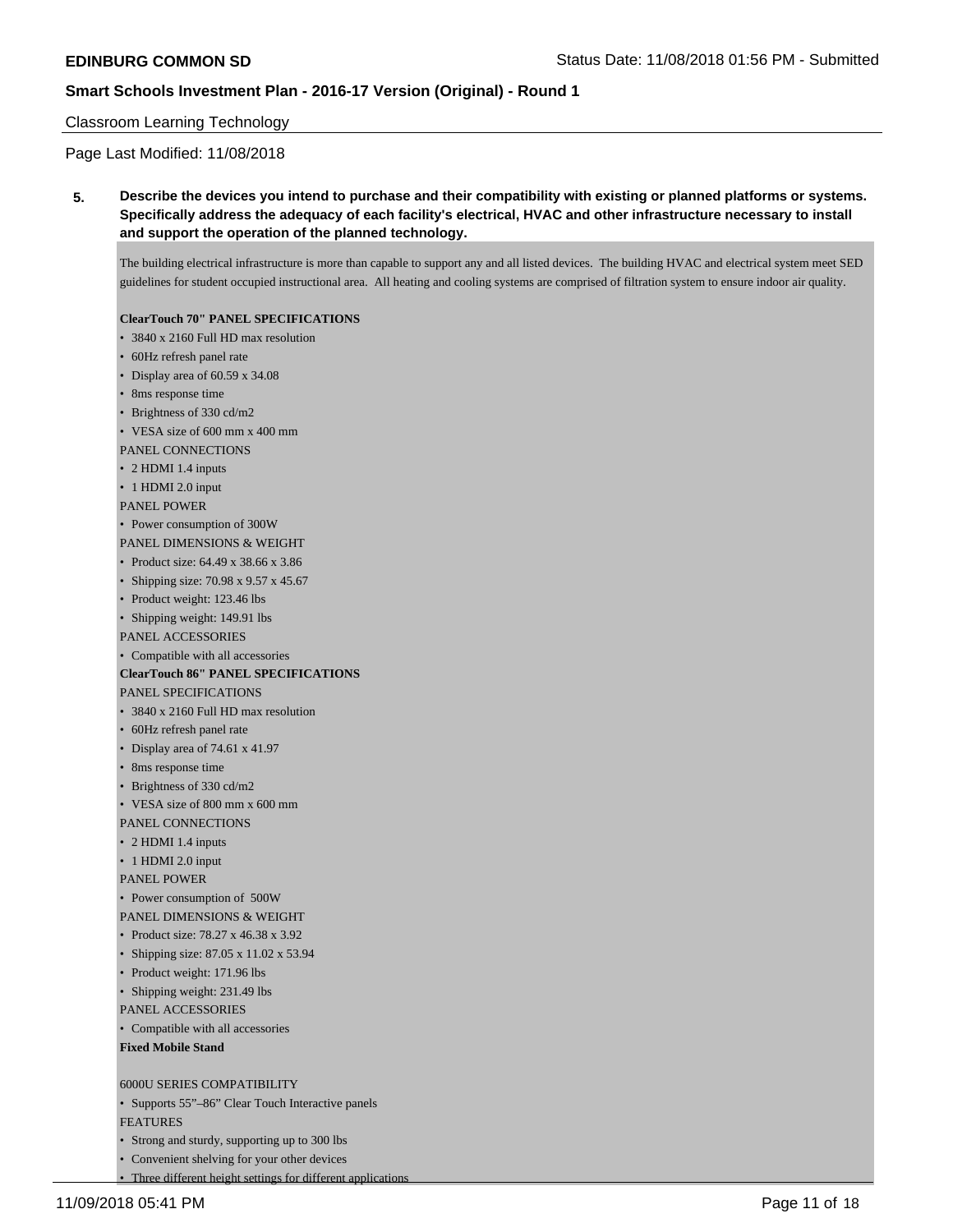### Classroom Learning Technology

### Page Last Modified: 11/08/2018

| DIMENSIONS & WEIGHT |  |
|---------------------|--|
|---------------------|--|

- Product weight: 81 lbs
- Shipping weight: 99 lbs
- Shipping dimensions: 60 x 26 x 5
- WARRANTY
- 90 day replacement

#### **Convertible Mobile Stand**

## CTI-MOUNT-CONM

### 6000U SERIES COMPATIBILITY

• Supports 55"–86" Clear Touch Interactive panels

#### FEATURES

- Electrical powered stand makes adjustments simple
- Has a quiet electrical motor
- Tapered base provides greater accessibility for all users
- Fully adjustable height & tilt
- Optional shelf available (pictured; mouse and keyboard not included)
- DIMENSIONS & WEIGHT
- Product weight: 161 lbs
- Shipping weight: 170 lbs
- Shipping dimensions (3 boxes):
- CTI-STAND-MCCM: 32.3 x 10.6 x 8.7
- CTI-MOUNT-TADM: 35.0 x 30.3 x 18.9
- CTI-STAND-MBBL: 53.1 x 30.7 x 4.7

#### WARRANTY

• 5 year limited replacement warranty for the motor

#### **Chromebooks**

Name / Model Number Samsung XE500C13-K01US CHROMEBOOK 3 (4 GB) Operating System Google Chrome Processor / Chipset Intel® Celeron® Processor N3050 (1.60 GHz up to 2.16 GHz 2 MB L2 Cache) Graphic Intel® HD Graphics Display 11.6" HD LED Display (1366 x 768), 16:9, Anti-Reflective Touchpad Multi-Gesture Support Memory1 2GB LPDDR3 Memory at 1600MHz 4GB LPDDR3 Memory at 1600MHz Hard Drive2 16GB e.MMC iNAND™ Embedded Flash Drive Color Metallic Black Internal Digital Mic Yes Speaker Stereo Speakers (1.5W x 2) Web Camera 720p HD Network 802.11 AC (2 x 2) Bluetooth Bluetooth 4.0 Headphone Out / Microphone In Yes (Headphone Out / Mic Combo) Ports DC-In, 1 x USB 2.0 + 1 x USB 3.0 Multi Card Slot 1 Micro SD Multimedia Card Reader HDMI Yes Input Clickpad, Island-type Keyboard Power 26W AC Adapter, 33Wh Battery Life3 Up to 11 Hours Security TPM (Trusted Platform Module) Warranty 1 Year Standard Parts and Labor Dimensions (L x W x H) 11.37" x 8.04" x 0.70" Weight 2.54 lbs.

Interactive whiteboards and chrome books will integrate with existing platforms and systems. All infrastructure will be more than adequate once this project is completed and our connectivity is upgraded with Time Warner. We also have a generator for back up power in the event of a power outage. **Apple iPads**

Apple · iPad Family · iPad · iOS · 9.7 in screen · 2048 x 1536 · 10 hour battery · 16.5 oz · 32 GB Storage. Additional specifications upon request. **Original Prusa i3 MK2S 3D printer**

- 31% bigger build volume 10500 cm3 (25 x 21 x 20 cm or 9,84 x 8,3 x 8 in)
- Open frame design for easy use
- Integrated LCD and SD card controller (8GB included)
- Up to 40% faster printing thanks to the genuine E3D V6 Full hotend
- 0,4mm nozzle (easily changeable) for 1,75 mm filament
- Layer height from **0,05 mm**
- Automatic mesh bed levelling
- Heatbed with cold corners compensation for warpless 3D printing from any material
- Hassle free PEI print surface no glass, no glue, no ABS juice
- Supported materials PLA, ABS, PET, HIPS, Flex PP, Ninjaflex, Laywood, Laybrick, Nylon, Bamboofill, Bronzefill, ASA, T-Glase, Carbonfibers enhanced filaments, Polycarbonates...
- Easy multicolor printing based on layer height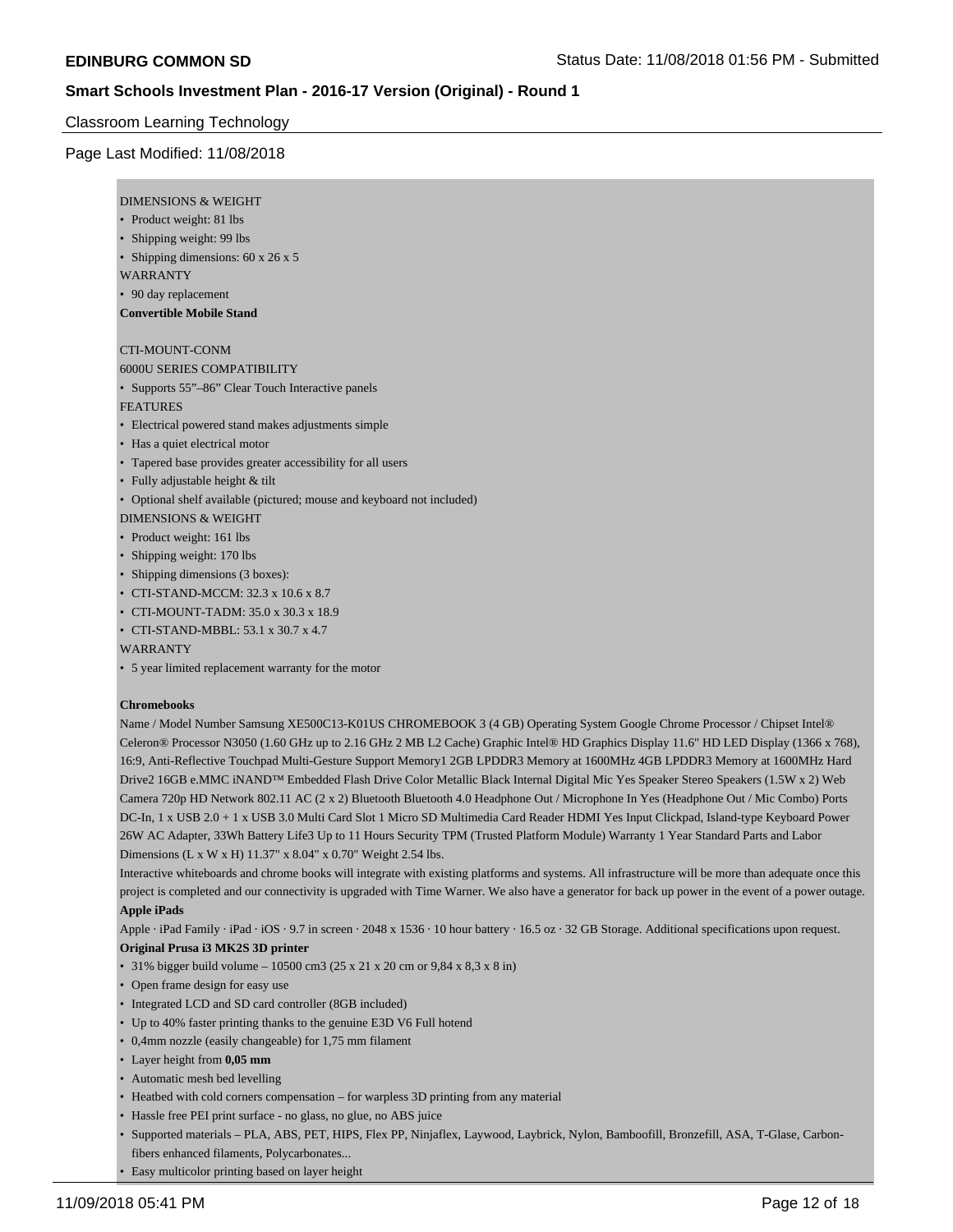### Classroom Learning Technology

- 1 kg (2 lbs) PLA filament included
- Average power consumption 70 W (printing PLA) or 110 W (printing ABS), exterior dimensions 42 x 42 x 38 cm (16.5 x 16.5 x 15 inches), weight 6,5 kg (14 lbs), CE certification
- Specially optimized firmware for quiet printing
- **Original Prusa i3 MK2S 3D printer (Filamint)**
- 220 °C 240 °C printing temperature 1)
- 80 °C 100 °C heated bed temperature
- 3 mm filament is actually manufactured with diameter of 2.85 mm +- 0.05 mm as is common standard.
- 1.75 mm filament is manufactured with precision of +- 0.05 mm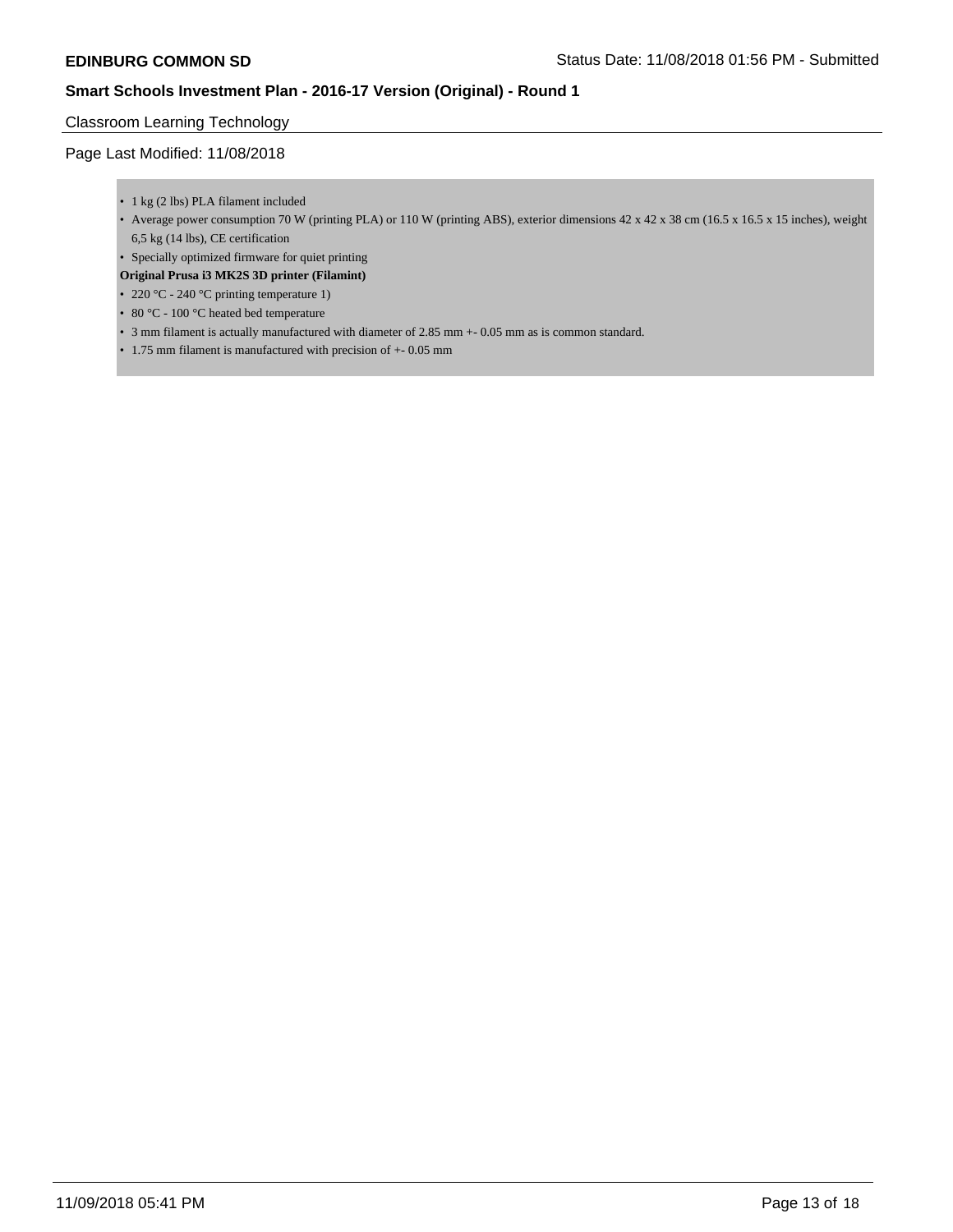#### Classroom Learning Technology

Page Last Modified: 11/08/2018

- **6. Describe how the proposed technology purchases will:**
	- **> enhance differentiated instruction;**
	- **> expand student learning inside and outside the classroom;**
	- **> benefit students with disabilities and English language learners; and**
	- **> contribute to the reduction of other learning gaps that have been identified within the district.**

**The expectation is that districts will place a priority on addressing the needs of students who struggle to succeed in a rigorous curriculum. Responses in this section should specifically address this concern and align with the district's Instructional Technology Plan (in particular Question 2 of E. Curriculum and Instruction: "Does the district's instructional technology plan address the needs of students with disabilities to ensure equitable access to instruction, materials and assessments?" and Question 3 of the same section: "Does the district's instructional technology plan address the provision of assistive technology specifically for students with disabilities to ensure access to and participation in the general curriculum?"**

The 2004 Individuals with Disabilities Education Act (IDEA) requires that districts provide assistive technology to all students with disabilities if it is needed for them to receive a free appropriate public education (FAPE). The Individualized Education Program (IEP) Team is charged with the responsibility for determining a student's individual need for assistive technology in order to benefit from his or her special education and to have access to the general curriculum. If it is determined that assistive technology devices and/or services are necessary, the IEP must specify the devices and services. The range of recommendations can be very broad and can include both low-tech solutions and the use of more complex forms of technology. For example, a student with a fine motor difficulty may need a larger than standard pencil or may need to use a special keyboard, whereas a student who is unable to speak may need an augmentative communication device. The plan incorporates a variety of assistive technologies for students with disabilities. Assistive technology ranges from low- to high-tech and is used to support learning and to bypass challenging tasks (such as handwriting). In order to be effective, assistive technology needs to be embedded within quality instruction. These include but are not limited to: laptops, tablets, software supports, computer assisted instruction, digital books, text to speech, speech to text and graphic organizers. It is understood that the technology considerations are a universal design for learning ( for all students including those with disabilities). The Edinburg Common School District is responsible for the assistive technology needs of the students with disabilities served in both general and special education classrooms. It is important to keep in mind that providing assistive technology is not simply a matter of purchasing devices. There are many factors that need to be examined when assistive technology devices and services are being considered for a student—including educational goals, personal preferences, social needs, environmental realities, and practical concerns. Also critical are the various services that will support the student's use of assistive technology. These services can include customizing a device, maintaining or repairing the device, and providing training and technical support. In addition, training may be needed not only for the student but for any family members and teachers who may assist the student. It is important that these services be considered, planned, and documented at the time of the evaluation. Finally, evaluation should be an ongoing process. Assistive technology devices and strategies should be constantly reviewed to ensure that they are meeting the changing needs of the student. In Edinburg we understand that technology can be used to close learning gaps for our ELLS, SWDS and at risk students as well as enhance differentiated instruction. Technology provides interactive learning and the ability to explore and create rather than to "drill and kill". Professional development is needed to support our teachers in utilizing the technology to engage their students. With the help of the Smart Bond monies we hope to support all of ours students(including students identified as at risk, ELLs and SWDs) with the following pieces: • One to one devices (chromebooks or I-Pads) Technology access ensuring that speedy internet connections are available • Technology usage designed to promote high levels of interactivity and engagement and make data available in multiple forms • Curriculum and instruction plans enabling students to use technology to create content as well as learn material • Providing professional learning opportunities for teachers on how to use the technology and pedagogies that are recommended, including technical assistance to help educators manage the hardware, software and connections to the Internet Interactive whiteboards, Tablets, I-Pads and chrome books are an integral part of the instruction at Edinburg Common School. Technology integration is the core of our movement toward project based learning and differentiated instruction for students. The capabilities in Special Education, Regular Education and with English Language learners for text read, highlighting, creating innovative projects and presentations is dependent on the level of technology we are able to offer and support. Our autistic students and students with sensory integration concerns will benefit greatly from the interactive whiteboards as that are able to participate in activities that promote movement, sound and engagement. The programs, apps and possibilities for all students is limitless with one to one devices and interactive whiteboards in every learning space. 1. Interactive Whiteboard and Mounts- ClearTouch 70" PANEL SPECIFICATIONS-Interactive whiteboards will become the hub of education in our classrooms. Each ClearTouch panel allow for up to 20 simultaneous points of touch, immediate access to mobile apps and software, device mirroring, and wireless connectivity. These features and more will enable our students to quickly collaborate, in real-time. The ClearTouch mounts will allow for infinite classroom layouts in order to provide students with the ever changing depends dictated by various learning styles and needs. 2. Chromebooks- Samsung XE500C13-K01US- Because of the lowcost of a Chromebook the district will be able to achieve a 1 to 1 ratio. Furthermore, students will benefit due to the inherently secure nature of the ChromeOS. The ChromeOS is primarily cloud based, built to run on only a web browser, with no computer installation. This will enable to work from home with no additional cost. Chromebooks do not require antiviral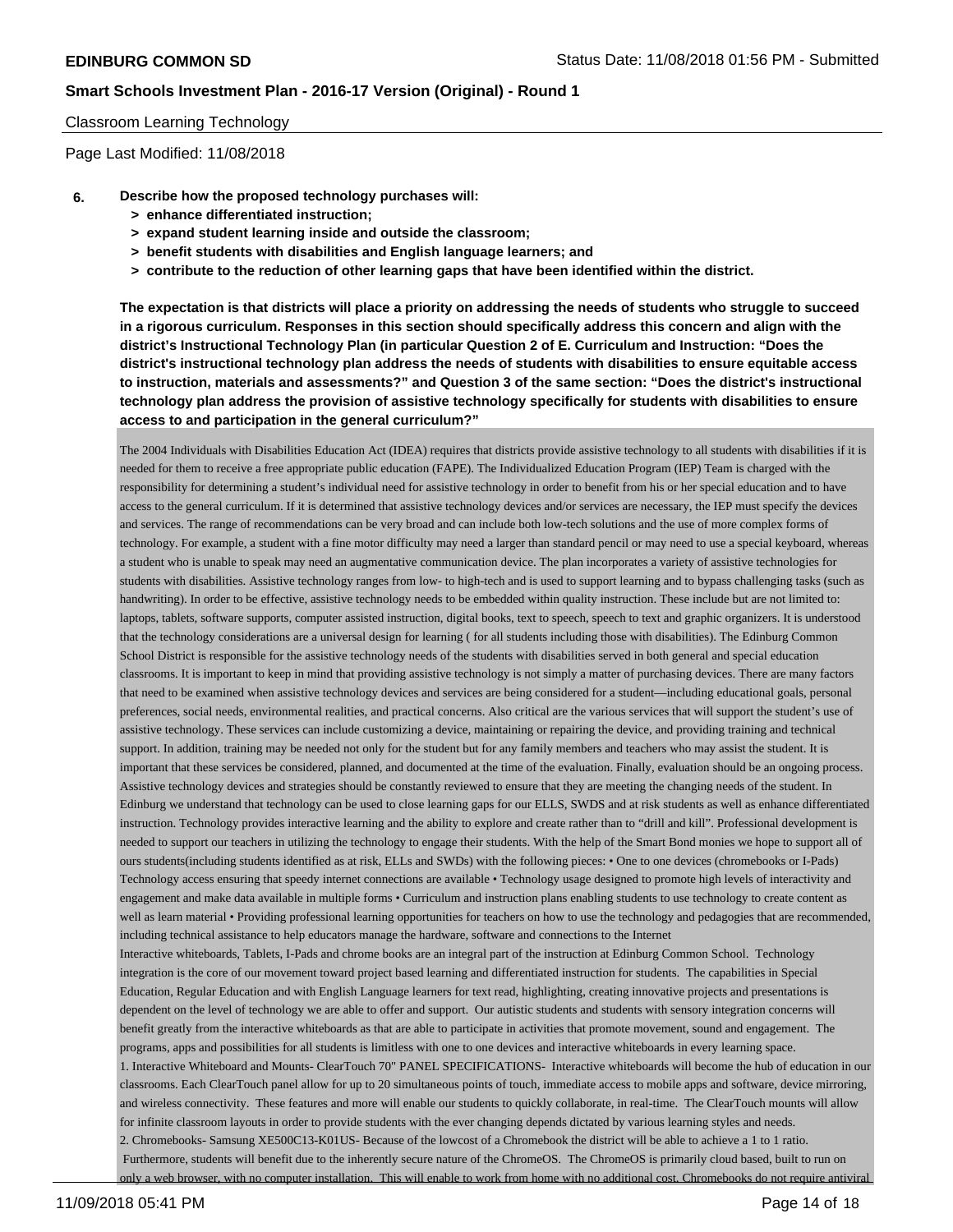### Classroom Learning Technology

### Page Last Modified: 11/08/2018

software nor do they require encryption as only identified users can gain access. Also Chromebooks are easy to use for all students, facilitate collaboration, and allow for unlimited users and uses in education. Finally, a plethora of educational apps provide students with with differentiated instruction while closing learning gaps with web-based applications and self-adapting learning/assessment tools.

3. iPads- The advantages of iPads in the classroom run deep. To began Apple iPads meet students at their comfort level. Most students have already used some type of tablet before even entering school. iPads provide immediate learner feedback to both the student and teacher and allow for fullclass participation. Both files and data are electronically stored for easy retrieval in the future and or collaboration with others. iPads will reduce the need for hard copies and even enable students to access books and classwork at both school and home. The Apple App Store contains a multitude of apps the will allow for both learning inside and outside of the classroom while providing differentiated instruction opportunities with both web-based programs and assessment tools enabling the teacher to quickly identify learning gaps and provide data driven instruction.

4. 3D Printer- Original Prusa i3 MK2S 3D printer- All students throughout the building will have access to one of the leading 3D printers. The Prusa i3 MK2S 3D printer has an open source design which allows for both innovation and cooperation. Students will now be able to turn their ideas from various areas of the curriculum into reality.

5. Battery Backups- The need for uninterrupted power supplies will be crucial in maintaining both the integrity of student data as well as providing stable network connectivity.

### **7. Where appropriate, describe how the proposed technology purchases will enhance ongoing communication with parents and other stakeholders and help the district facilitate technology-based regional partnerships, including distance learning and other efforts.**

Using Google Classroom will enhance the communication between teacher and student, student and home and teacher at home. As already proven in our sixth grade classroom this format really enhances ongoing communication and facilitates technology-based partnerships between the classroom and the home. Being able to communicate with students in school and from home enhances the learning even when a student is absent from school.

Parent-Teacher communication is increased through the use of on-line plan and grade books, e-mails, shared calendars, websites, homework posts, this allows parents to have instant access and communication which allows students to praise, guide and intervene much more quickly and be involved with their child's education and with the teacher.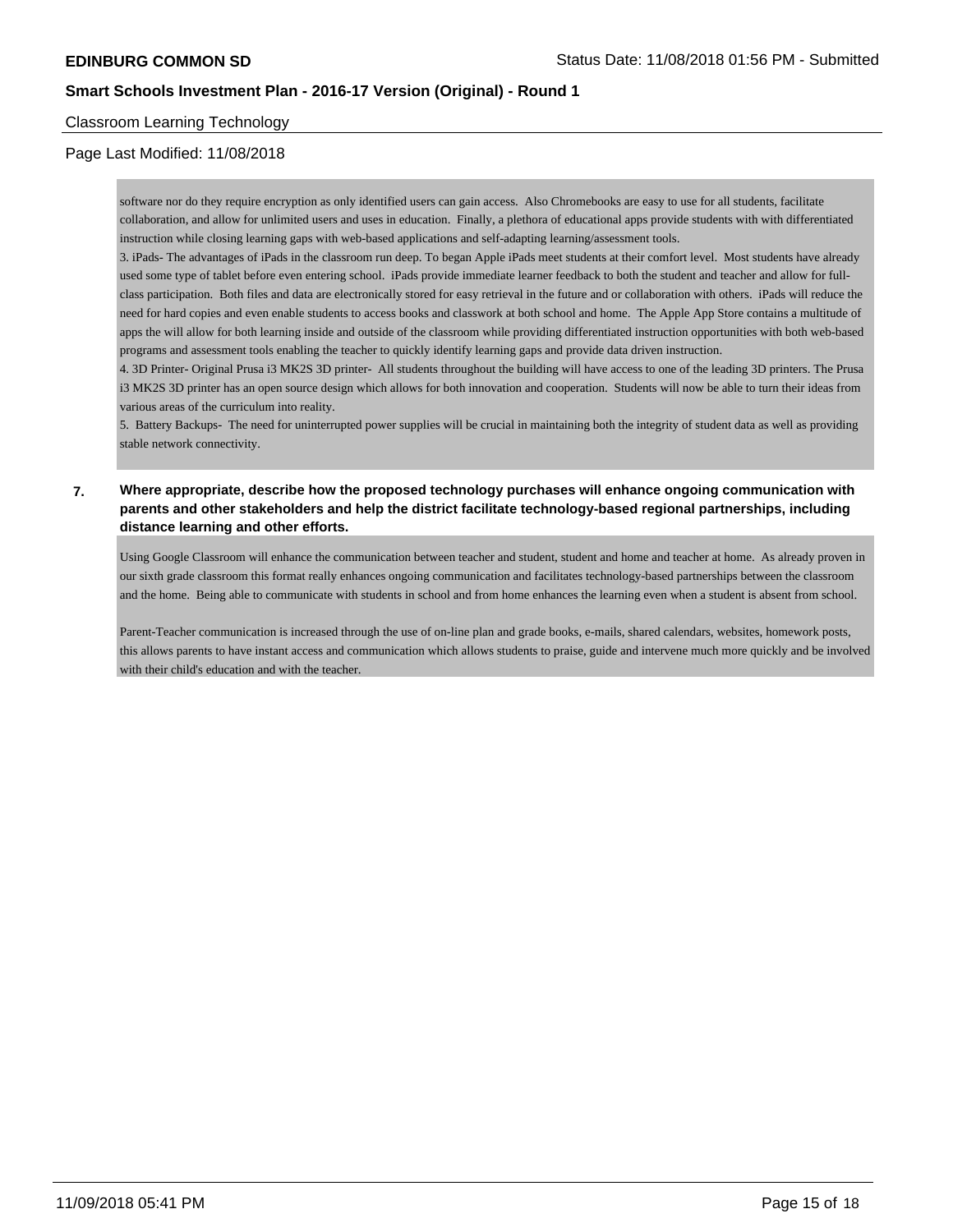### Classroom Learning Technology

Page Last Modified: 11/08/2018

**8. Describe the district's plan to provide professional development to ensure that administrators, teachers and staff can employ the technology purchased to enhance instruction successfully.**

**Note: This response should be aligned and expanded upon in accordance with your district's response to Question 1 of F. Professional Development of your Instructional Technology Plan: "Please provide a summary of professional development offered to teachers and staff, for the time period covered by this plan, to support technology to enhance teaching and learning. Please include topics, audience and method of delivery within your summary."**

As per the NY State Certified Instructional Technology Plan, our in-house three year technology plan (2014-2018) and staff needs assessment, we are able to identify training needs of our employees. In addition to HFM BOCES technology offerings, staff at ECS will be offered the following PK-8 professional development including "developing multiple computer-training sessions each year to build computer knowledge and skill." Specific areas of focus: Maker space, additional chrome book training, Data analysis, Technology integration across the curriculum, Clear Touch training, I-Pads for young students, Google Classroom, Planbook.com, Ed Vistas for evaluation, Data Analysis tools for Chrome book as well as use of audiovisual equipment for recording and self-evaluating teaching abilities.

All teachers and paraprofessionals will be given Professional Development based on the NYS PD standards as follows: Data based training based on needs assessments to improve content knowledge and quality teaching and planning Provide safe, effective learning environments and improve student behavior and classroom management Provide opportunities to build partnerships and communication with families and community Provide differentiation and additional supports and opportunities for students Monitor student progress

Staff will also receive training on a variety of platforms, websites and software to be used in their classrooms with their students for enrichment, differentiation and also progress monitoring. All of our trainings are aligned to our long range plan instructional goals and are measured for effectiveness. A primary upcoming action plan involves further integration of technology across all content areas. The Technology plan is reviewed annually and updated as needed.

Out Technology plan is on-going process and we will continue to monitor, update and adjust our plan to support our goals and needs of students and staff. The Technology team will continue to meet and to address and analyze any developments or concerns.

Professional Development will be assessed using multiple sources of information and completing the on-going annual PD evaluation tool from **NYSED** 

**9. Districts must contact the SUNY/CUNY teacher preparation program that supplies the largest number of the district's new teachers to request advice on innovative uses and best practices at the intersection of pedagogy and educational technology.**

By checking this box, you certify that you have contacted the SUNY/CUNY teacher preparation program that supplies the largest number of your new teachers to request advice on these issues.

#### **9a. Please enter the name of the SUNY or CUNY Institution that you contacted.**

SUNY Plattsburg

**9b. Enter the primary Institution phone number.**

518-564-3140

**9c. Enter the name of the contact person with whom you consulted and/or will be collaborating with on innovative uses of technology and best practices.**

Harry Brooks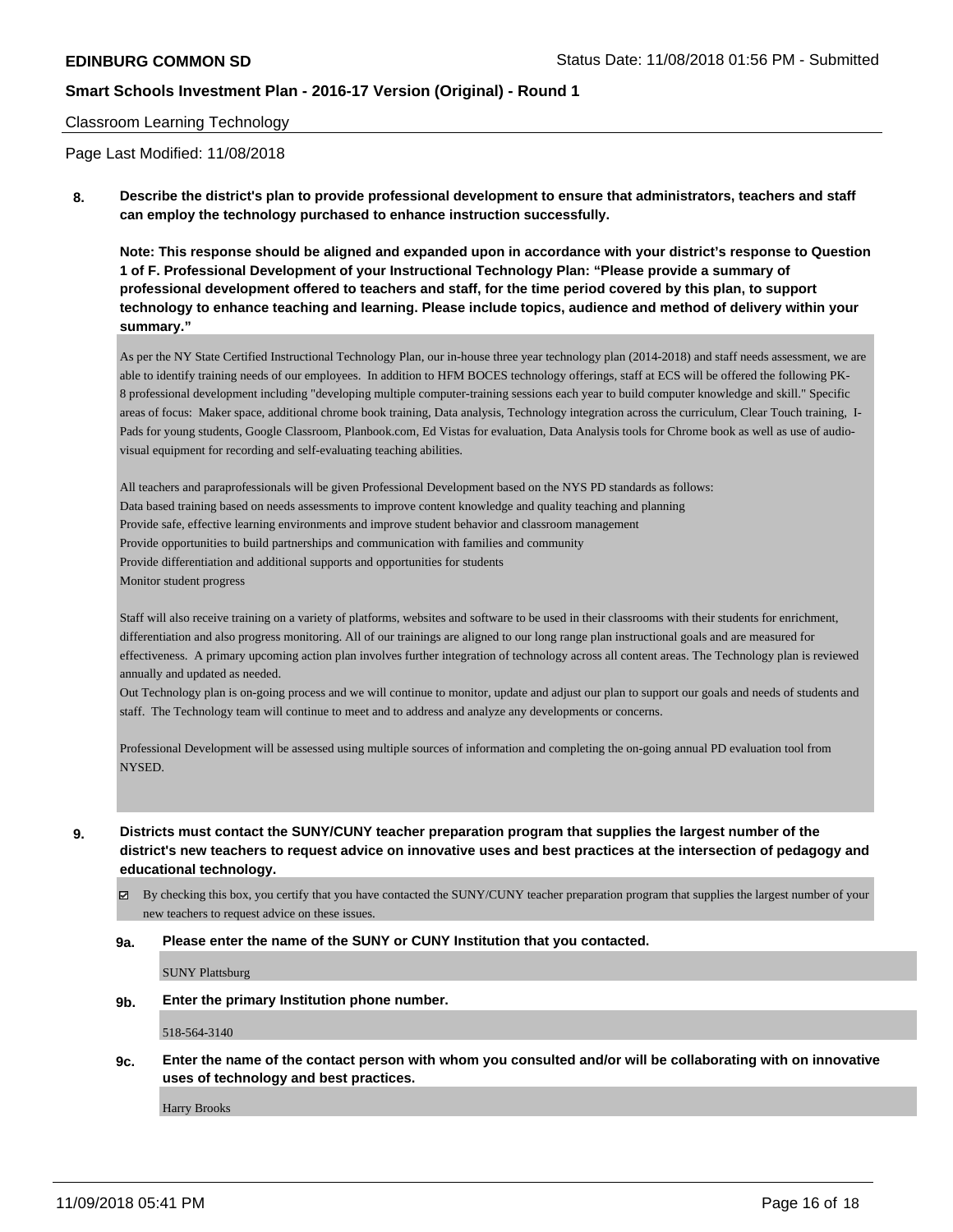Classroom Learning Technology

Page Last Modified: 11/08/2018

**10. A district whose Smart Schools Investment Plan proposes the purchase of technology devices and other hardware must account for nonpublic schools in the district.**

**Are there nonpublic schools within your school district?**

Yes

 $\boxtimes$  No

**11. Nonpublic Classroom Technology Loan Calculator**

**The Smart Schools Bond Act provides that any Classroom Learning Technology purchases made using Smart Schools funds shall be lent, upon request, to nonpublic schools in the district. However, no school district shall be required to loan technology in amounts greater than the total obtained and spent on technology pursuant to the Smart Schools Bond Act and the value of such loan may not exceed the total of \$250 multiplied by the nonpublic school enrollment in the base year at the time of enactment.**

**See:**

**http://www.p12.nysed.gov/mgtserv/smart\_schools/docs/Smart\_Schools\_Bond\_Act\_Guidance\_04.27.15\_Final.pdf.**

|                                       | 1. Classroom<br>Technology<br>Sub-allocation | 2. Public<br>Enrollment<br>(2014-15) | l 3. Nonpublic<br>l Enrollment<br>$(2014 - 15)$                                               | I4. Sum of<br>Public and<br>l Nonpublic<br>Enrollment | 15. Total Per<br>Pupil Sub-<br>lallocation | l 6. Total<br>Nonpublic Loan<br>Amount |
|---------------------------------------|----------------------------------------------|--------------------------------------|-----------------------------------------------------------------------------------------------|-------------------------------------------------------|--------------------------------------------|----------------------------------------|
| Calculated Nonpublic Loan<br>l Amount |                                              |                                      | (No Response)   (No Response)   (No Response)   (No Response)   (No Response)   (No Response) |                                                       |                                            |                                        |

**12. To ensure the sustainability of technology purchases made with Smart Schools funds, districts must demonstrate a long-term plan to maintain and replace technology purchases supported by Smart Schools Bond Act funds. This sustainability plan shall demonstrate a district's capacity to support recurring costs of use that are ineligible for Smart Schools Bond Act funding such as device maintenance, technical support, Internet and wireless fees, maintenance of hotspots, staff professional development, building maintenance and the replacement of incidental items. Further, such a sustainability plan shall include a long-term plan for the replacement of purchased devices and equipment at the end of their useful life with other funding sources.**

 $\boxtimes$  By checking this box, you certify that the district has a sustainability plan as described above.

**13. Districts must ensure that devices purchased with Smart Schools Bond funds will be distributed, prepared for use, maintained and supported appropriately. Districts must maintain detailed device inventories in accordance with generally accepted accounting principles.**

By checking this box, you certify that the district has a distribution and inventory management plan and system in place.

**14. If you are submitting an allocation for Classroom Learning Technology complete this table. Note that the calculated Total at the bottom of the table must equal the Total allocation for this category that you entered in the SSIP Overview overall budget.**

|                          | Sub-Allocation |
|--------------------------|----------------|
| Interactive Whiteboards  | 50,352         |
| <b>Computer Servers</b>  | 0              |
| <b>Desktop Computers</b> | 0              |
| Laptop Computers         | 5,040          |
| <b>Tablet Computers</b>  | 4,935          |
| <b>Other Costs</b>       | 3,131          |
| Totals:                  | 63,458         |